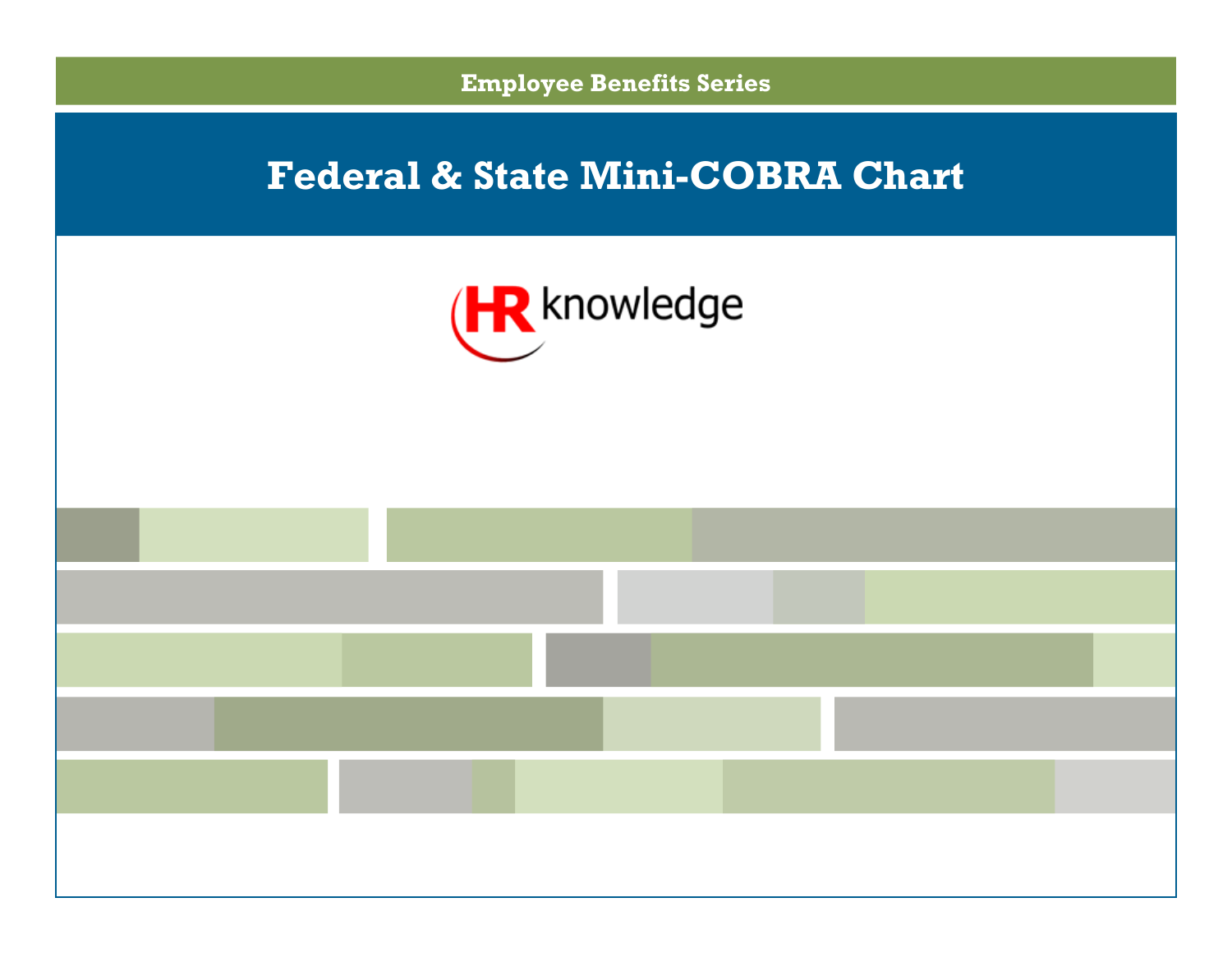The federal Consolidated Omnibus Budget Reconciliation Act (COBRA) generally requires employers with 20 or more employees with group health plans to offer employees, their spouses, and their dependents a temporary period of continued health care coverage if they lose coverage through the employer's plan. In the decades since federal COBRA's passage, many states have enacted laws to allow employees who do not qualify under federal COBRA to obtain similar continuation of coverage benefits. Learn the COBRA requirements that apply to your business in the chart below.

| Government | <b>Which Employers</b><br>are Covered? | Who are the<br>Qualifying<br>Beneficiaries?      | What are the<br><b>Qualifying Events?</b>                                                                                                                                                                                                                                                                                                                                                                                                                                                               | How Long Can COBRA<br>Coverage Last?                                                                                                                                                                                                                                                                                                                                                                                                                                                                                                                                                                                                                              | What is the Maximum<br>Chargeable Premium<br>Payment?                                                                                                                                                                                  |
|------------|----------------------------------------|--------------------------------------------------|---------------------------------------------------------------------------------------------------------------------------------------------------------------------------------------------------------------------------------------------------------------------------------------------------------------------------------------------------------------------------------------------------------------------------------------------------------------------------------------------------------|-------------------------------------------------------------------------------------------------------------------------------------------------------------------------------------------------------------------------------------------------------------------------------------------------------------------------------------------------------------------------------------------------------------------------------------------------------------------------------------------------------------------------------------------------------------------------------------------------------------------------------------------------------------------|----------------------------------------------------------------------------------------------------------------------------------------------------------------------------------------------------------------------------------------|
| Federal    | Employers with 20 or<br>more employees | Employees, spouses,<br>and dependent<br>children | For Employees:<br>• Voluntary or involuntary<br>termination of<br>employment (other than<br>gross misconduct)<br>• Reduction in the number<br>of hours of employment<br>For Spouses:<br>• All events under "For<br>Employees" above<br>• Employee becoming<br>entitled to Medicare<br>• Divorce or legal<br>separation from the<br>employee<br>• Death of the employee<br><b>For Dependent Children:</b><br>• All events under "For<br>Spouses" above<br>· Loss of dependent child<br>status under plan | Generally 18 months.<br>However, the following<br>exceptions exist:<br>• 36 months for a spouse or<br>dependent child, if the<br>qualifying event is <b>divorce</b> ,<br>legal separation, or the<br>employee becoming<br>entitled to Medicare<br>• 36 months for a dependent<br>child, if that child loses<br>dependent child status<br>under plan<br>• 36 months for any qualified<br>beneficiary who<br>experiences a second<br>qualifying event<br>. 29 months for all of a<br>family's qualified<br>beneficiaries, if one of the<br>qualifying beneficiaries in a<br>family is disabled (so-called<br>"disability extension";<br>certain requirements apply) | Generally 102% of the<br>cost to the plan.<br>However, a plan can<br>charge qualified<br>beneficiaries eligible for<br>the disability extension<br>150% of the cost to the<br>plan during the final 11<br>months of COBRA<br>coverage. |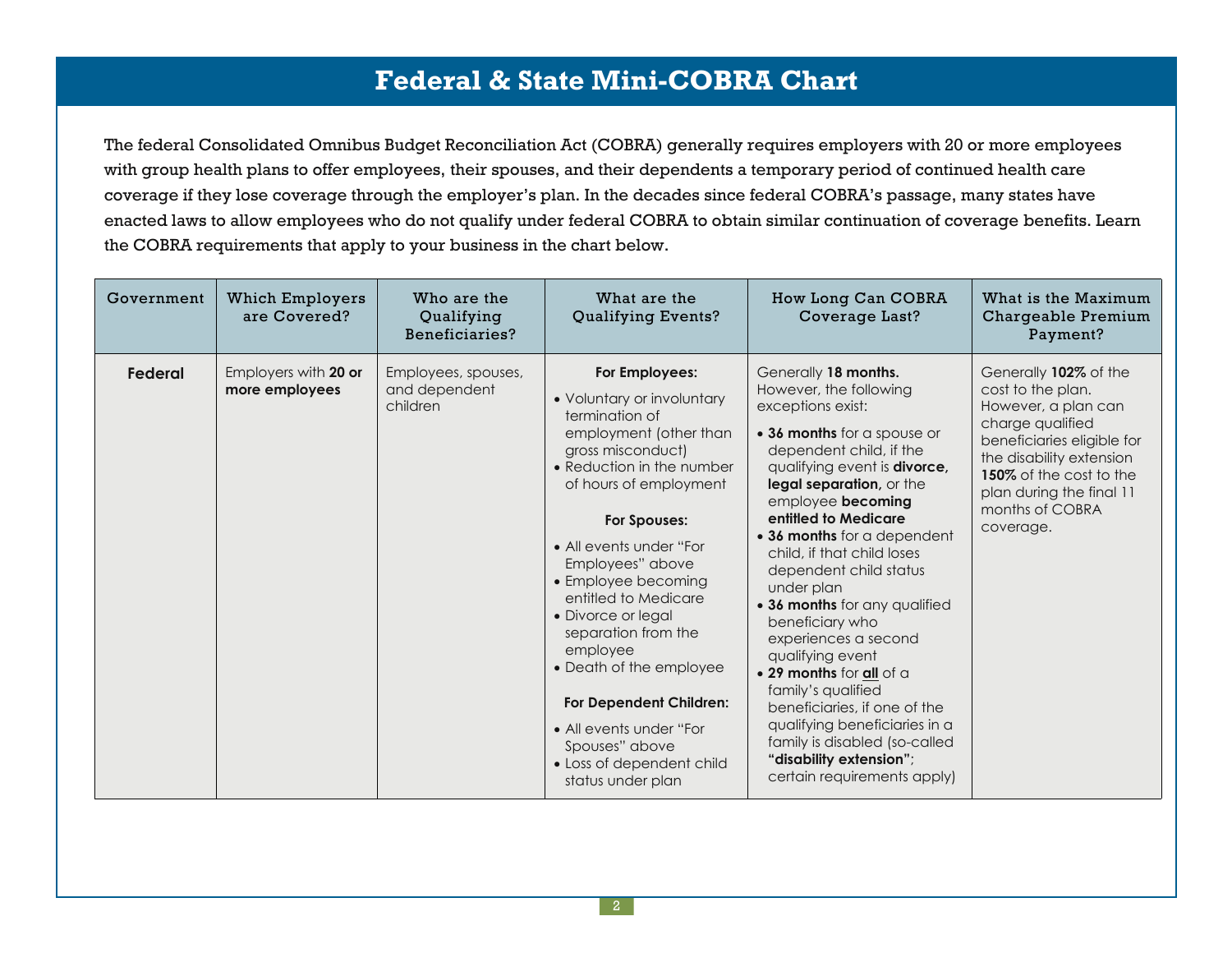| Government | <b>Which Employers</b><br>are Covered?                                                                                                                          | Who are the Qualifying<br>Beneficiaries?                                                                                                         | What are the Qualifying<br>Events?                                                                                                                                                            | How Long Can<br><b>COBRA Coverage</b><br>Last?                                                                                            | What is the Maximum<br>Chargeable Premium<br>Payment?                                                                                                                                                                |
|------------|-----------------------------------------------------------------------------------------------------------------------------------------------------------------|--------------------------------------------------------------------------------------------------------------------------------------------------|-----------------------------------------------------------------------------------------------------------------------------------------------------------------------------------------------|-------------------------------------------------------------------------------------------------------------------------------------------|----------------------------------------------------------------------------------------------------------------------------------------------------------------------------------------------------------------------|
| <b>AL</b>  | See Federal                                                                                                                                                     | See Federal                                                                                                                                      | See Federal                                                                                                                                                                                   | See Federal                                                                                                                               | See Federal                                                                                                                                                                                                          |
| <b>AK</b>  | See Federal                                                                                                                                                     | See Federal                                                                                                                                      | See Federal                                                                                                                                                                                   | See Federal                                                                                                                               | See Federal                                                                                                                                                                                                          |
| <b>AZ</b>  | See Federal                                                                                                                                                     | See Federal                                                                                                                                      | See Federal                                                                                                                                                                                   | See Federal                                                                                                                               | See Federal                                                                                                                                                                                                          |
| <b>AR</b>  | Employers with fewer<br>than 20 employees                                                                                                                       | Employees and<br>dependents who have<br>been continuously insured<br>for at least 3 months prior<br>to a qualifying event                        | • Termination<br>• Change in marital status<br>• Termination of membership<br>in a class eligible for<br>coverage                                                                             | 120 days                                                                                                                                  | Not addressed by state<br>statute                                                                                                                                                                                    |
| <b>CA</b>  | Employers with 2 to<br>19 employees (for<br>employers with 20 or<br>more employees,<br>Cal-COBRA may<br>extend continuation<br>coverage for up to<br>36 months) | Any individual who is an<br>enrollee in a group health<br>plan on the day before a<br>qualifying event                                           | • Termination (except for<br>gross misconduct)<br>• Reduction in hours<br>• Divorce or legal separation<br>• Loss of dependent status<br>• Employee enrolls in<br>Medicare<br>• Employee dies | 36 months. This can<br>be 36 months of Cal-<br>COBRA alone or 18<br>months of federal<br>COBRA followed by<br>18 months of Cal-<br>COBRA. | Up to 110% of the<br>applicable rate. In the<br>case of a qualified<br>beneficiary who is<br>determined to be<br>disabled, up to 150% of<br>the group rate after the<br>first 18 months of<br>continuation coverage. |
| CO         | Any size employer<br>group policy where<br>federal COBRA does<br>not apply                                                                                      | Employee and<br>dependents when the<br>employee has been<br>continuously covered for<br>at least 6 months                                        | • Termination<br>• Employee's death<br>• Change in marital status (or<br>civil union status) of an<br>eligible employee<br>• Reduction in hours                                               | 18 months                                                                                                                                 | Premium amount not<br>specifically addressed<br>under state statute                                                                                                                                                  |
| <b>CT</b>  | All employers                                                                                                                                                   | • Employee<br>• Employee's spouse<br>• Unmarried children who<br>are under 26<br>• Stepchildren (on the<br>same basis as biological<br>children) | $\bullet$ Layoff<br>• Reduction in hours<br>• Leave of absence<br>• Termination (except for<br>gross misconduct)                                                                              | 30 months                                                                                                                                 | Up to 102% of the<br>premium                                                                                                                                                                                         |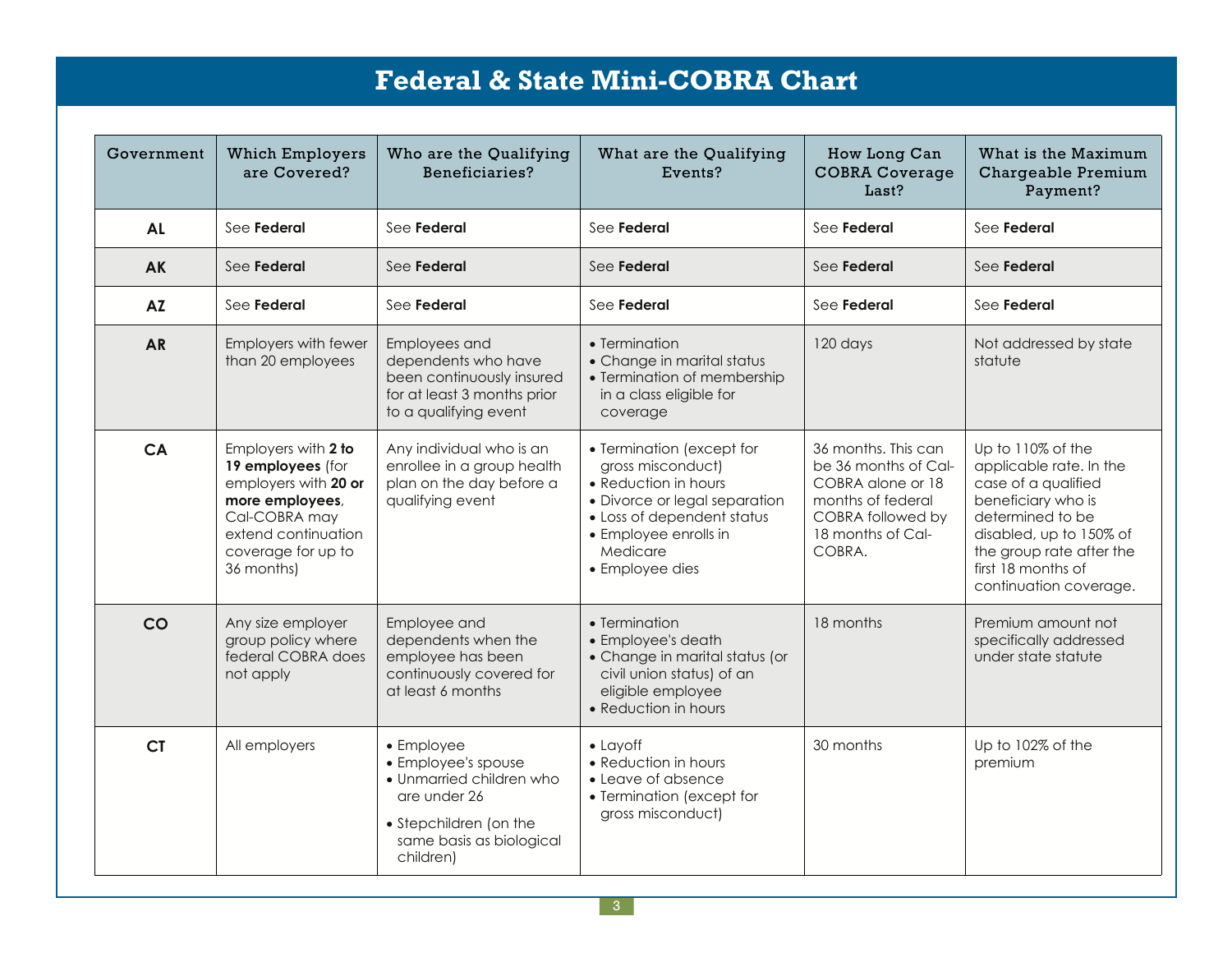| Government | <b>Which Employers</b><br>are Covered?                                                        | Who are the<br>Qualifying<br>Beneficiaries?                                                                                                                                                                                       | What are the Qualifying<br>Events?                                                                                                                                                                                                                                                                                                                                | How Long Can<br><b>COBRA</b><br>Coverage Last?                                        | What is the Maximum<br>Chargeable Premium<br>Payment?                                                                                               |
|------------|-----------------------------------------------------------------------------------------------|-----------------------------------------------------------------------------------------------------------------------------------------------------------------------------------------------------------------------------------|-------------------------------------------------------------------------------------------------------------------------------------------------------------------------------------------------------------------------------------------------------------------------------------------------------------------------------------------------------------------|---------------------------------------------------------------------------------------|-----------------------------------------------------------------------------------------------------------------------------------------------------|
| <b>DE</b>  | Employers with 1-19<br>employees on a<br>typical business day<br>during the<br>preceding year | A covered employee<br>or eligible dependent<br>who has been<br>continuously insured<br>during the entire 3-<br>month period ending<br>with such termination                                                                       | • Employee's death<br>• Employee's termination (other<br>than gross misconduct) or<br>reduction of hours<br>• Divorce or legal separation<br>• The covered employee<br>becoming entitled to Medicare<br>• Loss of dependent child status<br>• Certain employer bankruptcies                                                                                       | 9 months                                                                              | 102% of the group rate of<br>the insurance being<br>continued on the due<br>date of each payment                                                    |
| <b>DC</b>  | Employers with fewer<br>than 20 employees                                                     | Employees and<br>covered dependents                                                                                                                                                                                               | Employers are required to provide<br>employees and covered<br>dependents the right to continue<br>coverage unless the employee:<br>• Was terminated for gross<br>misconduct<br>· Is eligible for an extension of<br>coverage under federal COBRA<br>• Fails to complete timely election<br>and payment                                                            | 3 months                                                                              | Up to 102% of the group<br>rate                                                                                                                     |
| <b>FL</b>  | Employers with fewer<br>than 20 employees                                                     | Any individual who, on<br>the day before the<br>qualifying event, is:<br>• The covered<br>employee (except if<br>terminated for gross<br>misconduct)<br>• The covered<br>employee's spouse<br>• The employee's<br>dependent child | • Employee's death<br>• Termination (except termination<br>for gross misconduct) or<br>reduction in hours<br>• Divorce or legal separation<br>• Employee becoming entitled to<br>Medicare<br>• Loss of dependent child status<br>• A retiree or the spouse or child<br>of a retiree losing coverage<br>within 1 year before or after the<br>employer's bankruptcy | Generally 18<br>months, but 29<br>months if eligible for<br>a disability<br>extension | 115% of the applicable<br>premium; however, the<br>carrier can charge up to<br>150% of the group rate<br>during an 11-month<br>disability extension |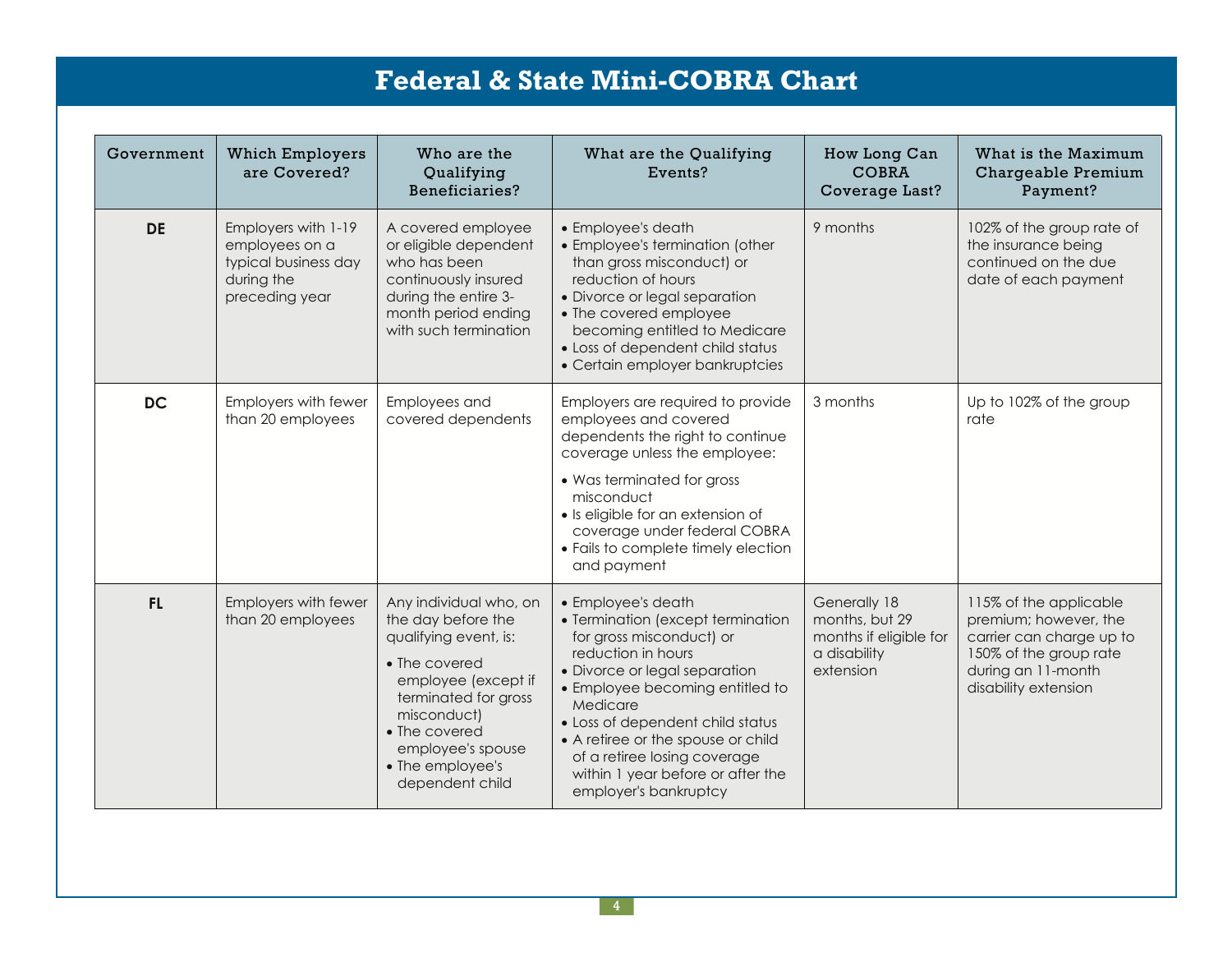| Government | <b>Which Employers</b><br>are Covered?                                                                                                                   | Who are the<br>Qualifying<br>Beneficiaries?                                                                                                                                                                                                                                                                                                             | What are the<br><b>Qualifying Events?</b>                                                                                                                                                                                                                                                                                                                                                            | How Long Can COBRA<br>Coverage Last?                                                                                                                                                                                                                                                                                                                                                                   | What is the Maximum<br>Chargeable Premium<br>Payment?                                                                                                                                                                                                                |
|------------|----------------------------------------------------------------------------------------------------------------------------------------------------------|---------------------------------------------------------------------------------------------------------------------------------------------------------------------------------------------------------------------------------------------------------------------------------------------------------------------------------------------------------|------------------------------------------------------------------------------------------------------------------------------------------------------------------------------------------------------------------------------------------------------------------------------------------------------------------------------------------------------------------------------------------------------|--------------------------------------------------------------------------------------------------------------------------------------------------------------------------------------------------------------------------------------------------------------------------------------------------------------------------------------------------------------------------------------------------------|----------------------------------------------------------------------------------------------------------------------------------------------------------------------------------------------------------------------------------------------------------------------|
| <b>GA</b>  | Generally employers<br>with fewer than 20<br>employees<br>(extended<br>continuation of<br>coverage applies to<br>employers with 20 or<br>more employees) | An employee whose<br>coverage has been<br>terminated and who<br>has been continuously<br>covered under the<br>plan for at least 6<br>months, and his or her<br>eligible dependents<br>(Click here for<br>information regarding<br>extended continuation<br>of coverage [§ 33-24-<br>21.2], which generally<br>applies to employees<br>age 60 or older.) | When coverage would<br>otherwise terminate for<br>employees who have<br>been continuously<br>covered under the group<br>plan for at least 6 months<br>prior to termination<br>(except if employment<br>was terminated for cause)<br>(Click here for information<br>regarding extended<br>continuation of coverage<br>[§ 33-24-21.2], which<br>generally applies to<br>employees age 60 or<br>older.) | Coverage must continue for<br>the fractional policy month<br>remaining (if any) at<br>termination, plus 3 additional<br>policy months<br>(For employers with 20+<br>employees, such employees<br>and dependents may be<br>entitled to an additional<br>period of continuation<br>coverage if the employee<br>was 60+ when the initial<br>period of federal or state<br>continuation coverage<br>began) | In general, the same rate<br>that applies to active<br>group members.<br>However, if an eligible<br>employee or the<br>divorced or surviving<br>spouse elects extended<br>continuation coverage,<br>the monthly premium<br>may not exceed 120% of<br>the group rate. |
| H1         | All employers                                                                                                                                            | Any regular employee<br>who has been<br>employed for 4<br>consecutive weeks                                                                                                                                                                                                                                                                             | If an employee is<br>hospitalized or otherwise<br>prevented by sickness from<br>working                                                                                                                                                                                                                                                                                                              | 3 months following the<br>month the employee<br>became hospitalized or<br>disabled from working, or the<br>period for which the<br>employer has paid the<br>employee's regular wages,<br>whichever is longer                                                                                                                                                                                           | Not addressed by state<br>statute                                                                                                                                                                                                                                    |
| ID         | See Federal                                                                                                                                              | See Federal                                                                                                                                                                                                                                                                                                                                             | See Federal                                                                                                                                                                                                                                                                                                                                                                                          | See Federal                                                                                                                                                                                                                                                                                                                                                                                            | See Federal                                                                                                                                                                                                                                                          |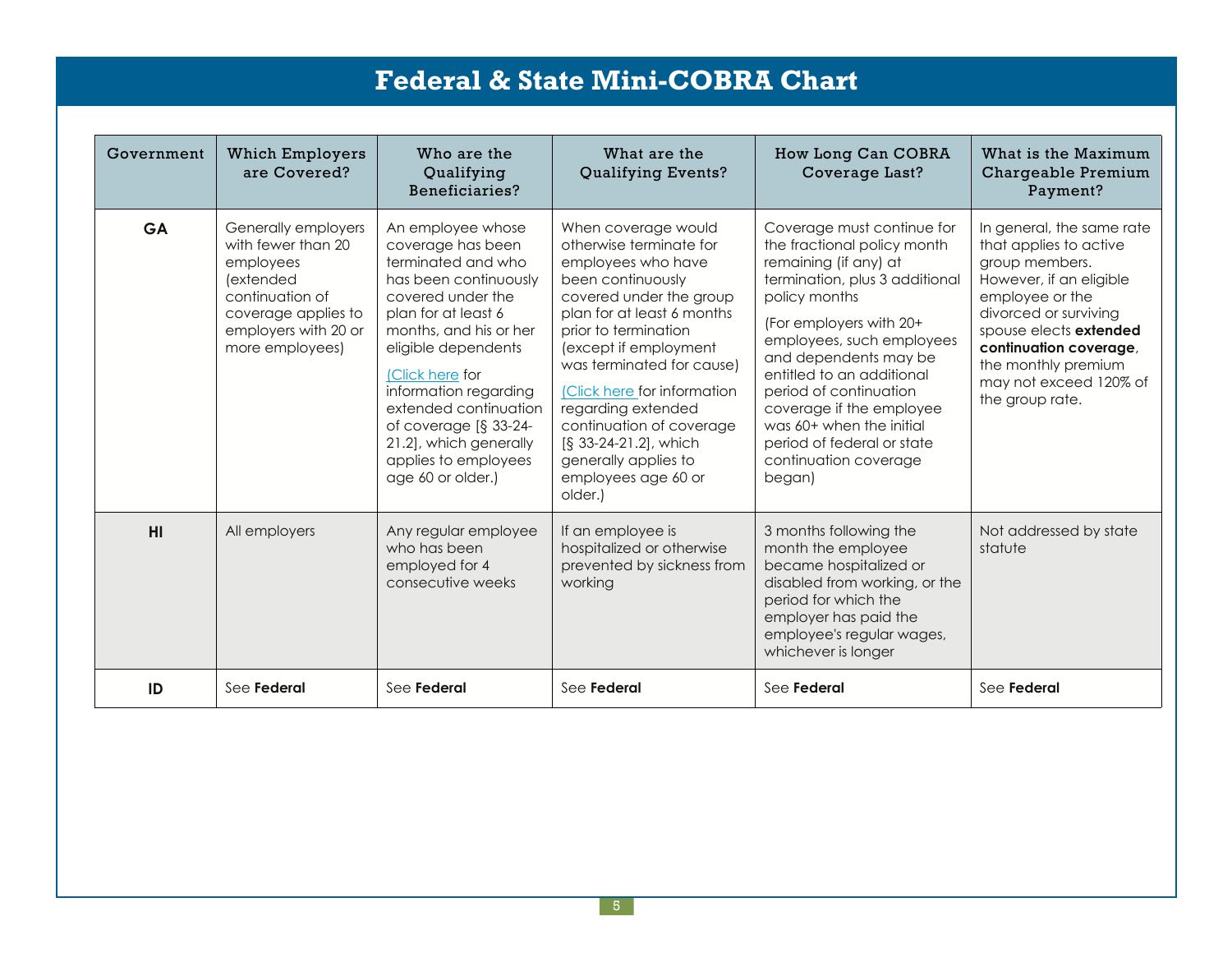| Government | Which<br>Employers are<br>Covered?           | Who are the<br>Qualifying<br>Beneficiaries?                                                                                                                                                                                                          | What are the<br><b>Qualifying Events?</b>                                                                                                                                                                                                                                                                        | How Long Can COBRA<br>Coverage Last?                                                                                                                                                                                                                                                                                                                                         | What is the Maximum<br>Chargeable Premium<br>Payment?                                                                                                                                                                                                            |
|------------|----------------------------------------------|------------------------------------------------------------------------------------------------------------------------------------------------------------------------------------------------------------------------------------------------------|------------------------------------------------------------------------------------------------------------------------------------------------------------------------------------------------------------------------------------------------------------------------------------------------------------------|------------------------------------------------------------------------------------------------------------------------------------------------------------------------------------------------------------------------------------------------------------------------------------------------------------------------------------------------------------------------------|------------------------------------------------------------------------------------------------------------------------------------------------------------------------------------------------------------------------------------------------------------------|
| IL         | All employers                                | Employees and<br>dependents who were<br>continuously covered<br>for 3 months before the<br>qualifying event<br>Divorced or widowed<br>spouses (any age) and<br>dependent children<br>may also be protected<br>under spousal<br>continuation coverage | Loss of coverage due to<br>termination of or reduction<br>in hours<br>Also, divorce from the<br>employee, death of the<br>employee or retirement of<br>the employee may be<br>qualifying events under<br>spousal continuation<br>coverage                                                                        | 12 months<br>Continuation resulting from<br>an employee's death or<br>divorce may be offered for<br>a maximum period of 2<br>years if the qualified<br>beneficiary is under age 55<br>at time of the qualifying<br>event. If he or she is age 55<br>or older at the time of<br>qualifying event, the<br>maximum period of<br>coverage extends until<br>Medicare eligibility. | Premiums generally may not<br>exceed the group rate.<br>However, for divorced or<br>widowed spouses age 55 or<br>older, or spouses age 55 or<br>older of a retiree, an<br>administration fee may be<br>added to group rate after<br>first two years of coverage. |
| IN         | See Federal                                  | See Federal                                                                                                                                                                                                                                          | See Federal                                                                                                                                                                                                                                                                                                      | See Federal                                                                                                                                                                                                                                                                                                                                                                  | See Federal                                                                                                                                                                                                                                                      |
| IA         | Employers with<br>fewer than 20<br>employees | The employee and his<br>or her eligible<br>dependent(s). To be<br>eligible, the employee<br>must have been<br>continuously insured<br>under the group policy<br>for the 3-month period<br>immediately preceding<br>the termination.                  | Termination of<br>employment or plan<br>eligibility, including<br>termination because of a<br>permanent or temporary<br>layoff or approved leave<br>of absence. Continuation<br>also must be offered to the<br>surviving or former spouse<br>and any covered<br>dependent children of an<br>employee if coverage | 9 months                                                                                                                                                                                                                                                                                                                                                                     | Not more than the group<br>rate otherwise due for the<br>insurance being continued<br>under the group policy                                                                                                                                                     |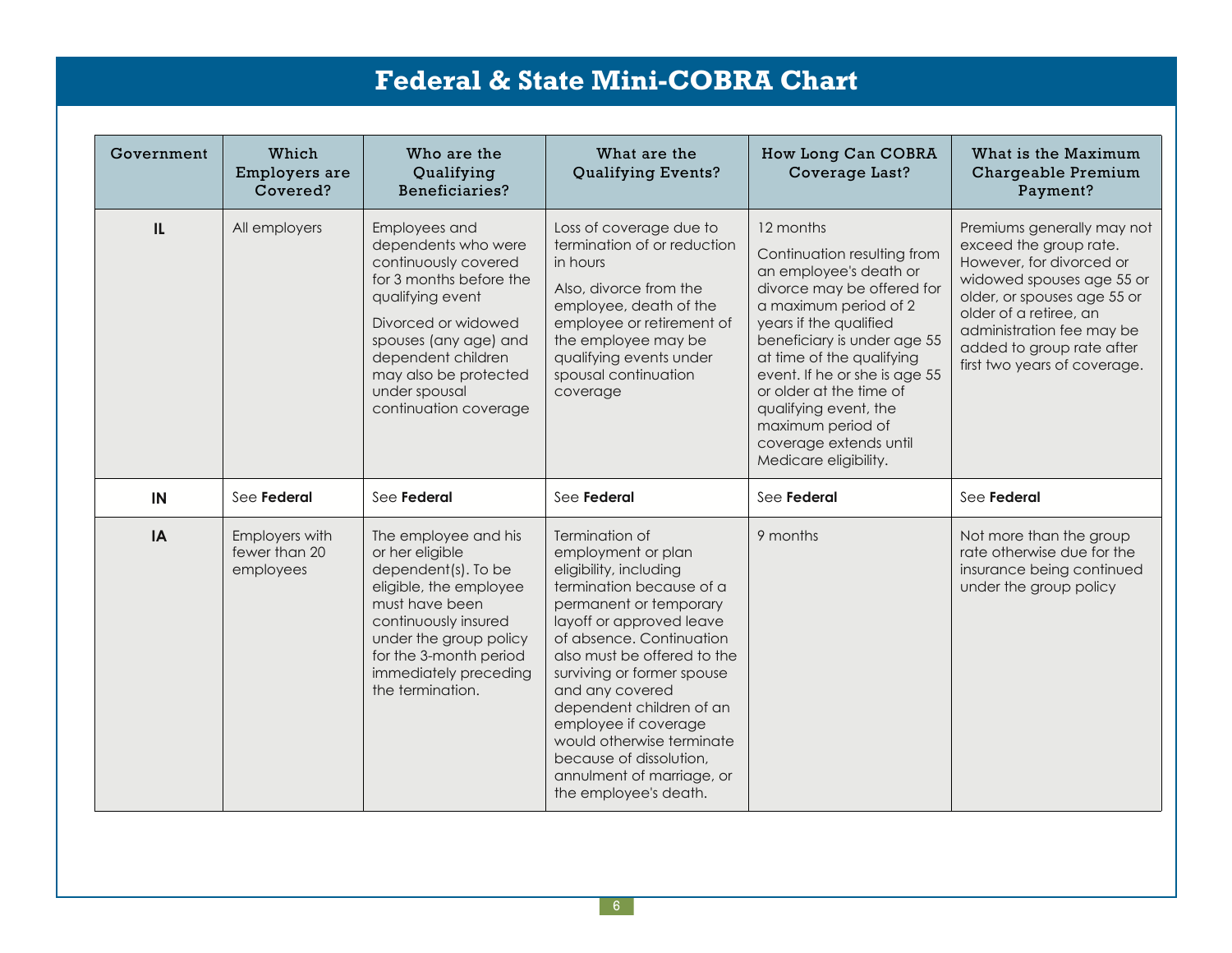| Government | Which<br>Employers are<br>Covered?                                                                                                                                                                                          | Who are the<br>Qualifying<br>Beneficiaries?                                                                                                                                               | What are the Qualifying Events?                                                                                                                                                                                                                                                                                                                                                                         | How Long Can<br><b>COBRA Coverage</b><br>Last?                                                                               | What is the Maximum<br>Chargeable Premium<br>Payment?                     |
|------------|-----------------------------------------------------------------------------------------------------------------------------------------------------------------------------------------------------------------------------|-------------------------------------------------------------------------------------------------------------------------------------------------------------------------------------------|---------------------------------------------------------------------------------------------------------------------------------------------------------------------------------------------------------------------------------------------------------------------------------------------------------------------------------------------------------------------------------------------------------|------------------------------------------------------------------------------------------------------------------------------|---------------------------------------------------------------------------|
| <b>KS</b>  | All group policies.<br>Mini-COBRA applies<br>to group policies<br>that are also<br>subject to COBRA,<br>to the extent that<br>the participant has<br>not received equal<br>or better<br>continuation rights<br>under COBRA. | Employees or<br>covered<br>dependents who<br>have been<br>continuously insured<br>under the group<br>policy for at least 3<br>months immediately<br>prior to termination                  | Continuation must be offered to<br>employees and their covered<br>dependents whose insurance under<br>the group policy is terminated for any<br>reason, including discontinuance of<br>the group policy in its entirety or with<br>respect to an insured class                                                                                                                                          | 18 months                                                                                                                    | Same premium as that<br>applicable to employees<br>remaining in the group |
| <b>KY</b>  | Employers with<br>fewer than 20<br>employees                                                                                                                                                                                | Employees and their<br>covered<br>dependents, if they<br>have been covered<br>by the group policy<br>for at least 3 months                                                                | • Termination of group membership<br>of the covered employee<br>• Death of the covered employee<br>• Loss of dependent child status<br>under the group policy<br>· Dissolution of marriage between<br>the covered employee and his or<br>her spouse                                                                                                                                                     | 18 months                                                                                                                    | Not addressed by state<br>statute                                         |
| LA         | Fewer than 20<br>employees                                                                                                                                                                                                  | Employees and their<br>eligible dependents<br>who have been<br>continuously insured<br>under the group<br>policy for at least 3<br>consecutive months<br>prior to the<br>qualifying event | When coverage would otherwise<br>end due to death, divorce, or<br>termination of employment or of<br>membership in the class eligible for<br>coverage under the policy.<br>A surviving spouse 50 or older whose<br>eligibility for group coverage<br>terminates due to the covered<br>employee's death may continue<br>coverage, and provide coverage to<br>covered dependents at the time of<br>death. | Generally 12 months;<br>however, spousal<br>continuation<br>coverage may not<br>be terminated unless<br>certain events occur | May not exceed the<br>group rate                                          |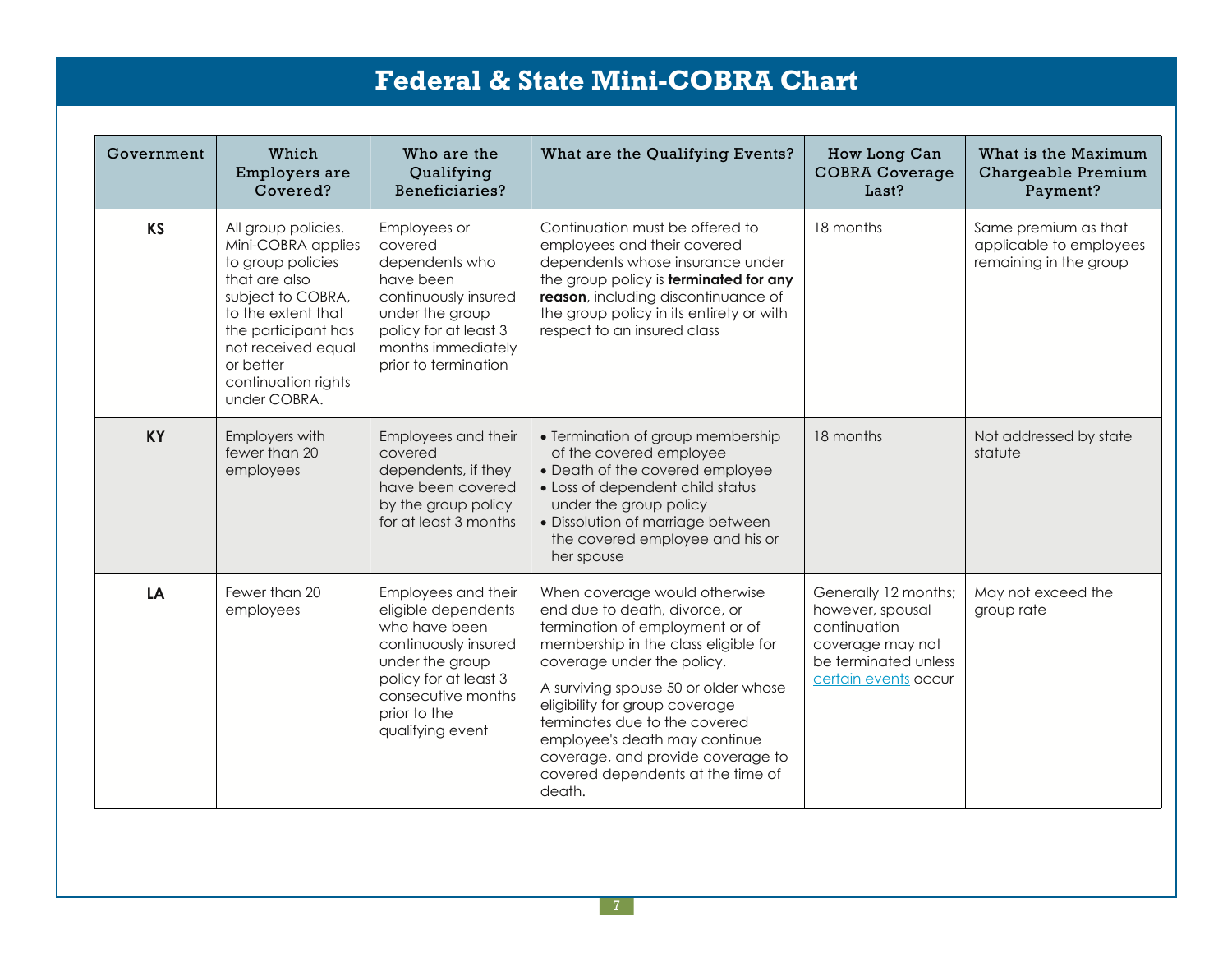| Government | Which<br>Employers<br>are Covered? | Who are the<br>Qualifying<br>Beneficiaries?                                                                                                                                                                                                                           | What are the<br><b>Qualifying Events?</b>                                                                                                                                                                                                                                                                                      | How Long Can COBRA<br>Coverage Last?                                                                                                                                                                                                                                                                                                                                                                                                                                                                         | What is the Maximum<br>Chargeable Premium<br>Payment?                                                                                                        |
|------------|------------------------------------|-----------------------------------------------------------------------------------------------------------------------------------------------------------------------------------------------------------------------------------------------------------------------|--------------------------------------------------------------------------------------------------------------------------------------------------------------------------------------------------------------------------------------------------------------------------------------------------------------------------------|--------------------------------------------------------------------------------------------------------------------------------------------------------------------------------------------------------------------------------------------------------------------------------------------------------------------------------------------------------------------------------------------------------------------------------------------------------------------------------------------------------------|--------------------------------------------------------------------------------------------------------------------------------------------------------------|
| <b>ME</b>  | Fewer than 20<br>employees         | Individuals who have<br>been employed for at<br>least 6 months and<br>dependents covered<br>under the group policy<br>for at least 3 months<br>(unless the<br>dependents were not<br>eligible for coverage<br>until after the<br>beginning of the 3-<br>month period) | Continuation coverage<br>must be provided for<br>eligible employees and<br>dependents when group<br>insurance coverage<br>terminates because:<br>• The employee is<br>temporarily laid off<br>• The employee loses<br>employment because<br>of an injury or disease<br>that would be covered<br>under workers'<br>compensation | I year from the last day of work                                                                                                                                                                                                                                                                                                                                                                                                                                                                             | 102% of the group rate                                                                                                                                       |
| <b>MD</b>  | All employers                      | Covered spouses and<br>dependents who meet<br>certain criteria (page<br>2) depending on the<br>qualifying event                                                                                                                                                       | • Termination (other than<br>for cause)<br>• Death of covered<br>employee<br>• Divorce                                                                                                                                                                                                                                         | Generally 18 months. However,<br>state COBRA for divorced spouses<br>ends when the spouse:<br>• Becomes eligible for another<br>group health benefit plan or<br>Medicare:<br>· Becomes covered under an<br>individual health policy;<br>• Fails to pay premiums on time;<br>• Decides to remarry;<br>• Drops the coverage; or<br>• Employer no longer offers any<br>plan.<br>For a dependent child, state<br>COBRA ends when the child would<br>no longer qualify for coverage had<br>there been no divorce. | Premiums may not<br>exceed 102% of the<br>group rate, except the<br>amount may not exceed<br>100% of the group rate if<br>divorce is the qualifying<br>event |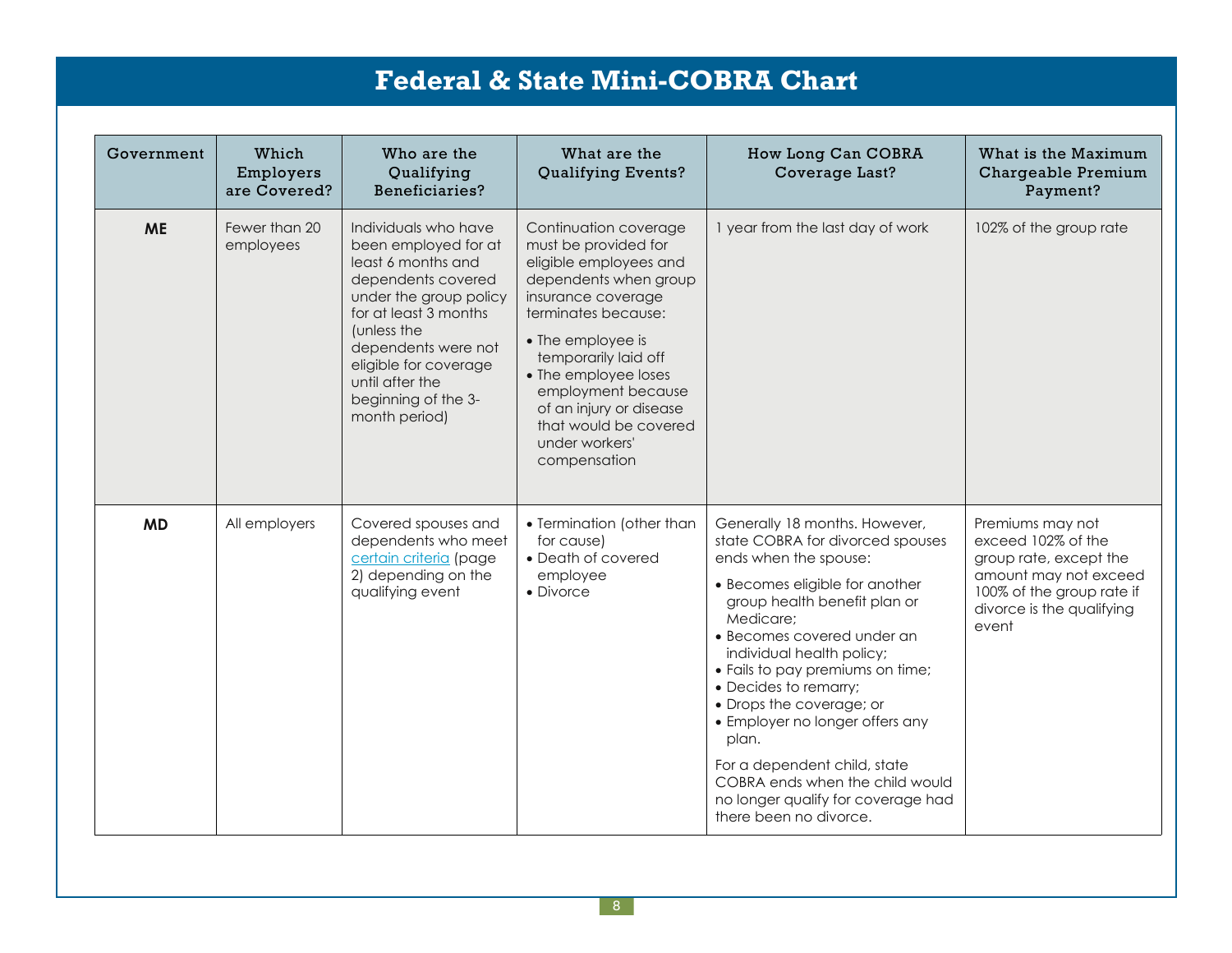| Government | Which<br>Employers<br>are Covered?           | Who are the<br>Qualifying<br>Beneficiaries?                                                                                                                                                                          | What are the<br>Qualifying Events?                                                                                                                                                                                                                                                               | How Long Can COBRA<br>Coverage Last?                                                                                                                                                                                                                                                                                                         | What is the Maximum<br>Chargeable Premium<br>Payment?                                                                                                                                                                          |
|------------|----------------------------------------------|----------------------------------------------------------------------------------------------------------------------------------------------------------------------------------------------------------------------|--------------------------------------------------------------------------------------------------------------------------------------------------------------------------------------------------------------------------------------------------------------------------------------------------|----------------------------------------------------------------------------------------------------------------------------------------------------------------------------------------------------------------------------------------------------------------------------------------------------------------------------------------------|--------------------------------------------------------------------------------------------------------------------------------------------------------------------------------------------------------------------------------|
| <b>MA</b>  | Employers with<br>2-19 employees             | • An employee<br>• The spouse of an<br>employee<br>• The dependent child<br>of an employee<br>• In certain instances,<br>retirees (and family<br>members) whose<br>former employers are<br>involved in<br>bankruptcy | • Death of employee<br>• Termination (other than<br>by reason of employee's<br>gross misconduct)<br>• Reduction in hours<br>· Divorce or legal<br>separation<br>• Employee becomes<br>entitled to Medicare<br>• Loss of dependent child<br>status under the plan                                 | • 18 months for termination or<br>reduction of hours<br>• 36 months for employee's death,<br>divorce/legal separation,<br>employee becoming entitled to<br>Medicare, or if dependent child<br>is no longer considered a<br>dependent<br>• Certain disabled qualified<br>beneficiaries may also be able<br>to extend coverage to 29<br>months | 102% of the premium for<br>similarly situated<br>individuals who have not<br>had a qualifying event.<br>Disabled individuals may<br>be required to pay 150%<br>of the premium after the<br>initial 18-month period<br>expires. |
| MI         | See Federal                                  | See Federal                                                                                                                                                                                                          | See Federal                                                                                                                                                                                                                                                                                      | See Federal                                                                                                                                                                                                                                                                                                                                  | See Federal                                                                                                                                                                                                                    |
| <b>MN</b>  | Employers with<br>2 or more<br>employees     | • Employee<br>• Spouse<br>• Dependent children                                                                                                                                                                       | • Termination (except for<br>gross misconduct)<br>• Reduction in hours<br>• Legally separated or<br>divorced<br>• Covered child no longer<br>qualifies as a dependent<br>• Employee becomes<br>totally disabled<br>• Employee dies<br>• Employee becomes<br>eligible for/enrolled in<br>Medicare | 18 months or 36 months,<br>depending upon the qualifying<br>event. However, under Minnesota<br>law, an employee who becomes<br>totally disabled while employed<br>can remain in the group health<br>plan indefinitely.                                                                                                                       | 102% of the premium                                                                                                                                                                                                            |
| <b>MS</b>  | Employers with<br>fewer than 20<br>employees | Employees and<br>eligible dependents<br>continuously insured<br>for 3 consecutive<br>months                                                                                                                          | • Termination<br>• Death of the employee<br>• Divorce of the employee<br>from his or her spouse<br>• Employee becomes<br>entitled to Medicare<br>$\bullet$ A child ceases to be an<br>eligible dependent                                                                                         | 12 months                                                                                                                                                                                                                                                                                                                                    | No more than the full<br>group rate                                                                                                                                                                                            |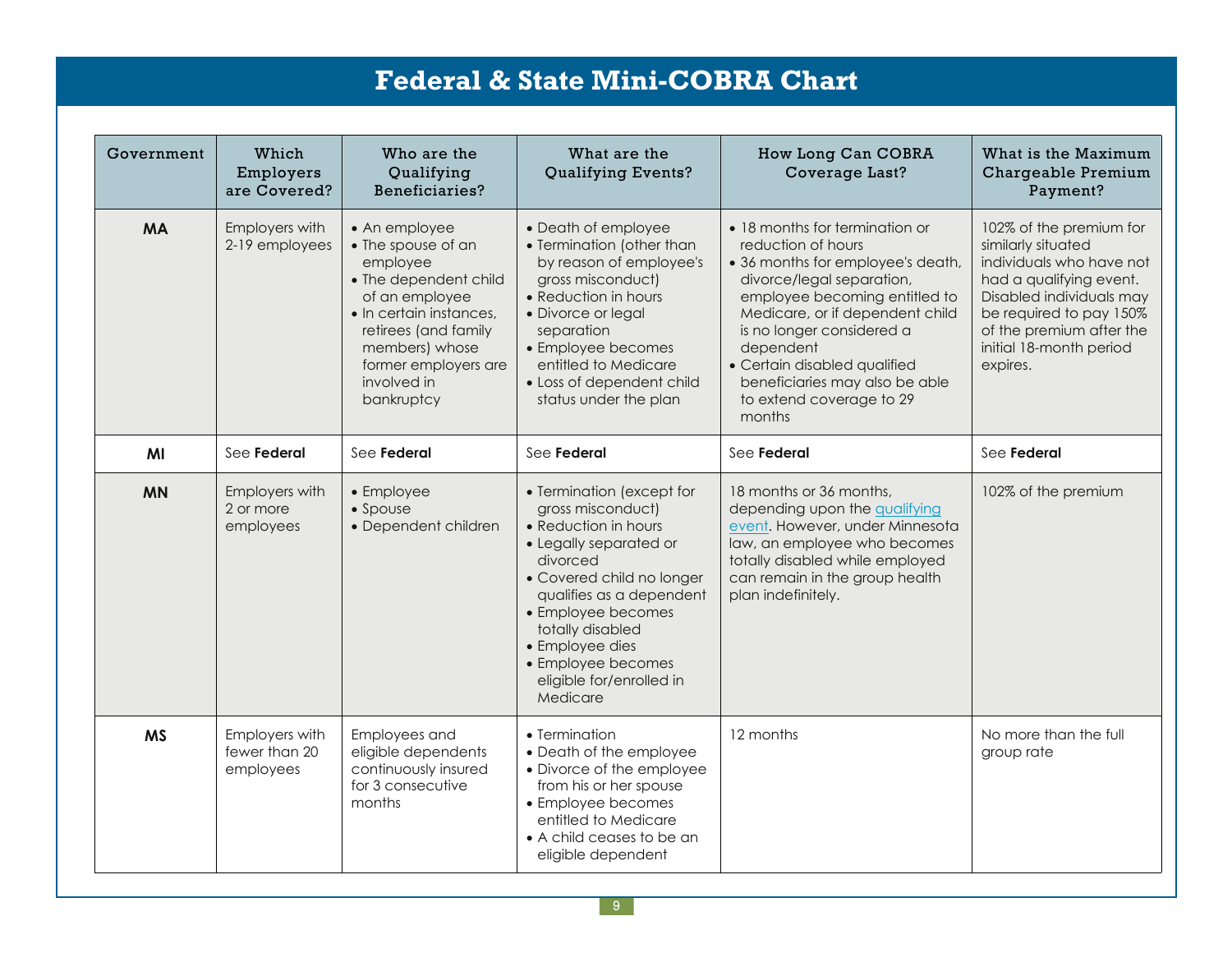| Government | Which<br>Employers<br>are Covered?                        | Who are the<br>Qualifying<br>Beneficiaries?       | What are the Qualifying<br>Events?                                                                                                                                                                                                                             | How Long Can COBRA<br>Coverage Last?                                                                                                                                                                                                                                                                                                                                                        | What is the Maximum<br>Chargeable Premium<br>Payment?    |
|------------|-----------------------------------------------------------|---------------------------------------------------|----------------------------------------------------------------------------------------------------------------------------------------------------------------------------------------------------------------------------------------------------------------|---------------------------------------------------------------------------------------------------------------------------------------------------------------------------------------------------------------------------------------------------------------------------------------------------------------------------------------------------------------------------------------------|----------------------------------------------------------|
| <b>MO</b>  | Generally<br>employers not<br>subject to<br>federal COBRA | Eligible employees,<br>spouses, and<br>dependents | • Termination (for reasons<br>other than gross<br>misconduct) or a<br>reduction in hours<br>• Death of the employee<br>• Divorce or legal<br>separation<br>• Employee becomes<br>eligible for Medicare<br>• Loss of child coverage<br>due to age               | Up to 18 months. However,<br>coverage may be extended up to<br>36 months if other qualifying<br>events occur during the initial 18-<br>month coverage period. Former<br>and surviving spouses of covered<br>employees may be eligible for an<br>extended period of state mini-<br>COBRA (including coverage for<br>any dependent children)<br>following the expiration of federal<br>COBRA. | Up to 102% of the<br>premium                             |
| <b>MT</b>  | See Federal                                               | See Federal                                       | See Federal                                                                                                                                                                                                                                                    | See Federal                                                                                                                                                                                                                                                                                                                                                                                 | See Federal                                              |
| <b>NE</b>  | Employers with<br>fewer than 20<br>employees              | Employees, eligible<br>spouses, and<br>dependents | • Involuntary termination of<br>employment (for reasons<br>other than misconduct)<br>• Death of a covered<br>employee                                                                                                                                          | • 6 months for involuntary<br>termination<br>• 12 months for the employee's<br>death                                                                                                                                                                                                                                                                                                        | 102% of the group rate                                   |
| <b>NV</b>  | See Federal                                               | See Federal                                       | See Federal                                                                                                                                                                                                                                                    | See Federal                                                                                                                                                                                                                                                                                                                                                                                 | See Federal                                              |
| <b>NH</b>  | Employers with<br>more than one<br>employee               | Eligible employees,<br>spouses, and<br>dependents | • Termination (other than for<br>gross misconduct)<br>$\bullet$ Layoff<br>• Declared disabled<br>• Employee's death<br>• Divorce or legal<br>separation<br>• Loss of dependent child<br>status<br>• Certain circumstances<br>under an employer's<br>bankruptcy | Generally, either 18 months, 29<br>months, or 36 months, depending<br>on the qualifying event. Click here<br>for detailed information on the<br>length of coverage.                                                                                                                                                                                                                         | Up to 102% of monthly<br>premium under the<br>group plan |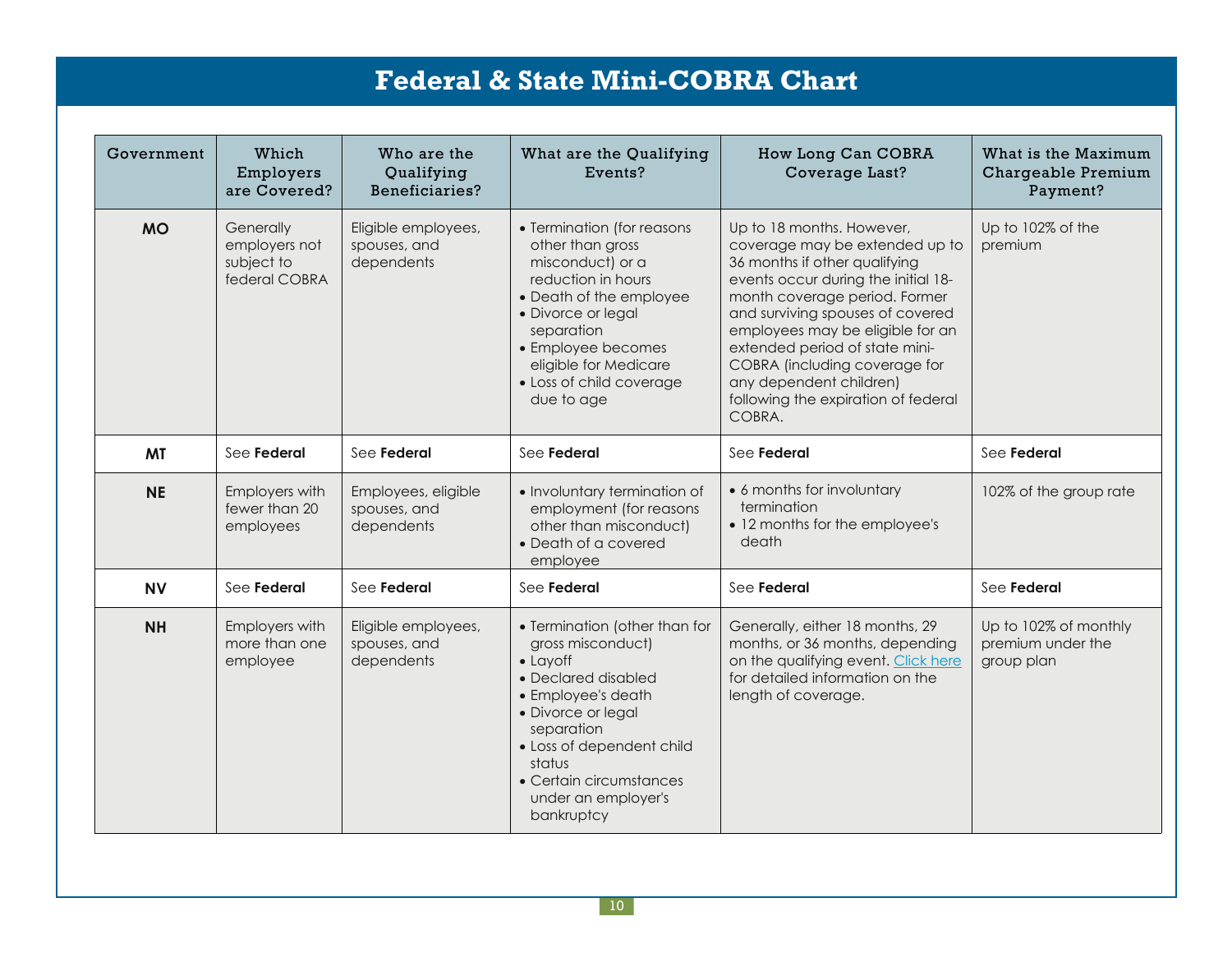| Government | <b>Which Employers</b><br>are Covered?                                                                                                                                                            | Who are the<br>Qualifying<br>Beneficiaries?                                                                                                        | What are the Qualifying<br>Events?                                                                                                                                                                                                  | How Long Can COBRA<br>Coverage Last?                                                                                                                                                                                                                                                                                    | What is the Maximum<br>Chargeable Premium<br>Payment?                                                                                     |
|------------|---------------------------------------------------------------------------------------------------------------------------------------------------------------------------------------------------|----------------------------------------------------------------------------------------------------------------------------------------------------|-------------------------------------------------------------------------------------------------------------------------------------------------------------------------------------------------------------------------------------|-------------------------------------------------------------------------------------------------------------------------------------------------------------------------------------------------------------------------------------------------------------------------------------------------------------------------|-------------------------------------------------------------------------------------------------------------------------------------------|
| NJ         | Employers with 2 to<br>50 eligible<br>employees working<br>at least 25 hours per<br>week.<br>(Employers with 20 to<br>50 employees must<br>comply with both<br>federal COBRA and<br>state COBRA.) | Any person (and his<br>or her spouse and<br>dependent children)<br>covered under a<br>small employer group<br>policy who has a<br>qualifying event | • Termination (other than for<br>cause)<br>• Reduction in hours to less<br>than 25 per week<br>• Employee's death<br>• Divorce or dissolution of a<br>civil union or domestic<br>partnership<br>• Loss of dependent child<br>status | • 18 months for employees<br>in the event of termination<br>or reduction in hours<br>• 29 months for an<br>employee determined to<br>have been disabled<br>under the Social Security<br>Act<br>• 36 months for death of the<br>employee, divorce, or for<br>a dependent child that<br>ceases to be a<br>dependent child | Up to 102% of the<br>premium; up to 150% of<br>the premium for<br>employees determined<br>to be disabled under the<br>Social Security Act |
| <b>NM</b>  | All employers                                                                                                                                                                                     | Employees and<br>covered family<br>members                                                                                                         | • Termination<br>• Death of the employee<br>· Divorce, annulment,<br>dissolution of marriage, or<br>legal separation                                                                                                                | 6 months                                                                                                                                                                                                                                                                                                                | Not specified under<br>state statute beyond "a<br>reasonable,<br>nondiscriminatory rate"                                                  |
| <b>NY</b>  | Employers with fewer<br>than 20 employees<br>Note: Individuals in<br>NY subject to federal<br>COBRA may be<br>eligible for an<br>extension under<br>state law                                     | Employees, spouses,<br>and dependent<br>children                                                                                                   | • Termination (for any<br>reason)<br>• Reduction in work hours<br>• Employee's death<br>• Divorce or legal separation<br>• Employee becoming<br>entitled to Medicare<br>• Loss of dependent child<br>status                         | 36 months                                                                                                                                                                                                                                                                                                               | Up to 102% of the<br>premium                                                                                                              |
| <b>NC</b>  | All employers                                                                                                                                                                                     | Employees, spouses,<br>and dependents who<br>have been<br>continuously insured<br>for 3 consecutive<br>months prior to<br>qualifying event         | • Termination (for any<br>reason)<br>• Reduction in hours<br>• Loss of eligible employee<br>status                                                                                                                                  | 18 months                                                                                                                                                                                                                                                                                                               | Up to 102% of the full<br>group rate                                                                                                      |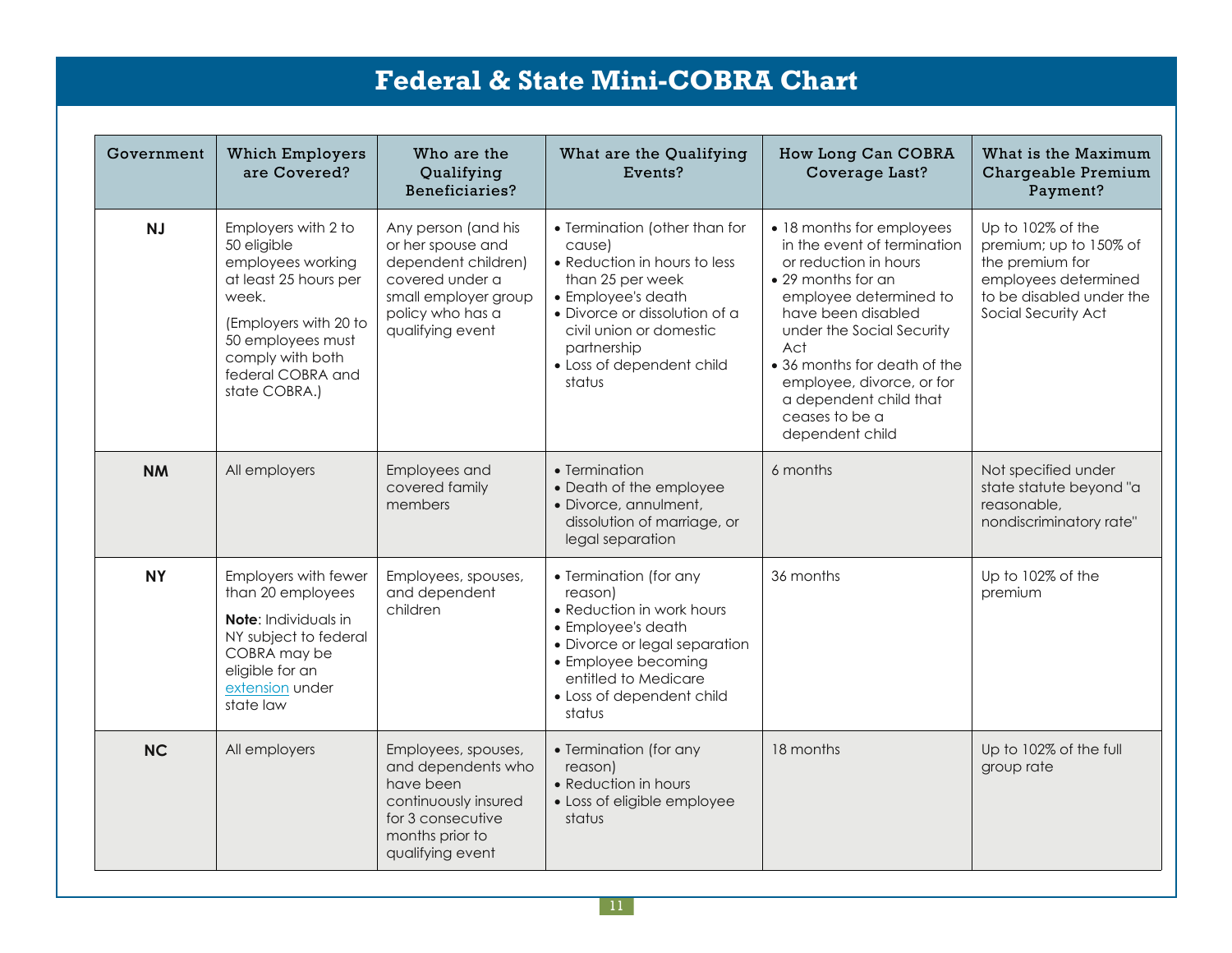| Government | <b>Which Employers</b><br>are Covered?    | Who are the<br>Qualifying<br>Beneficiaries?                                                                                                                                            | What are the Qualifying<br>Events?                                                                                                                             | How Long Can COBRA<br>Coverage Last?                                                                                                                                                                                      | What is the Maximum<br>Chargeable Premium<br>Payment?  |
|------------|-------------------------------------------|----------------------------------------------------------------------------------------------------------------------------------------------------------------------------------------|----------------------------------------------------------------------------------------------------------------------------------------------------------------|---------------------------------------------------------------------------------------------------------------------------------------------------------------------------------------------------------------------------|--------------------------------------------------------|
| <b>ND</b>  | Fewer than 20<br>employees                | Employees, spouses,<br>and dependents<br>continuously insured<br>during 3-month<br>period ending with<br>termination                                                                   | • Termination of employment<br>or membership in the group<br>eligible for coverage<br>• Upon entry of a decree of<br>annulment of marriage or<br>divorce       | • 39 weeks in the event of<br>termination of<br>employment or<br>coverage eligibility<br>• 36 months upon entry of<br>a decree of annulment<br>of marriage or divorce                                                     | Up to 102% of the group<br>rate                        |
| <b>OH</b>  | All employers                             | Employees and<br>eligible dependents.<br>The employee must<br>have been<br>continuously insured<br>under the group<br>policy during the 3-<br>month period ending<br>with termination. | Involuntary termination (other<br>than for gross misconduct)                                                                                                   | 12 months                                                                                                                                                                                                                 | May not exceed the<br>group rate                       |
| <b>OK</b>  | Employers with fewer<br>than 20 employees | Employees and<br>dependents                                                                                                                                                            | Termination of group health<br>insurance for any reason other<br>than termination of<br>employment for gross<br>misconduct or termination of<br>the group plan | At least 63 days. An<br>employee covered for at<br>least 6 months and whose<br>employment is<br>terminated may be<br>entitled to an extension of<br>at least 3 months (basic<br>coverage) or 6 months<br>(major medical). | The same as if group<br>coverage had not<br>terminated |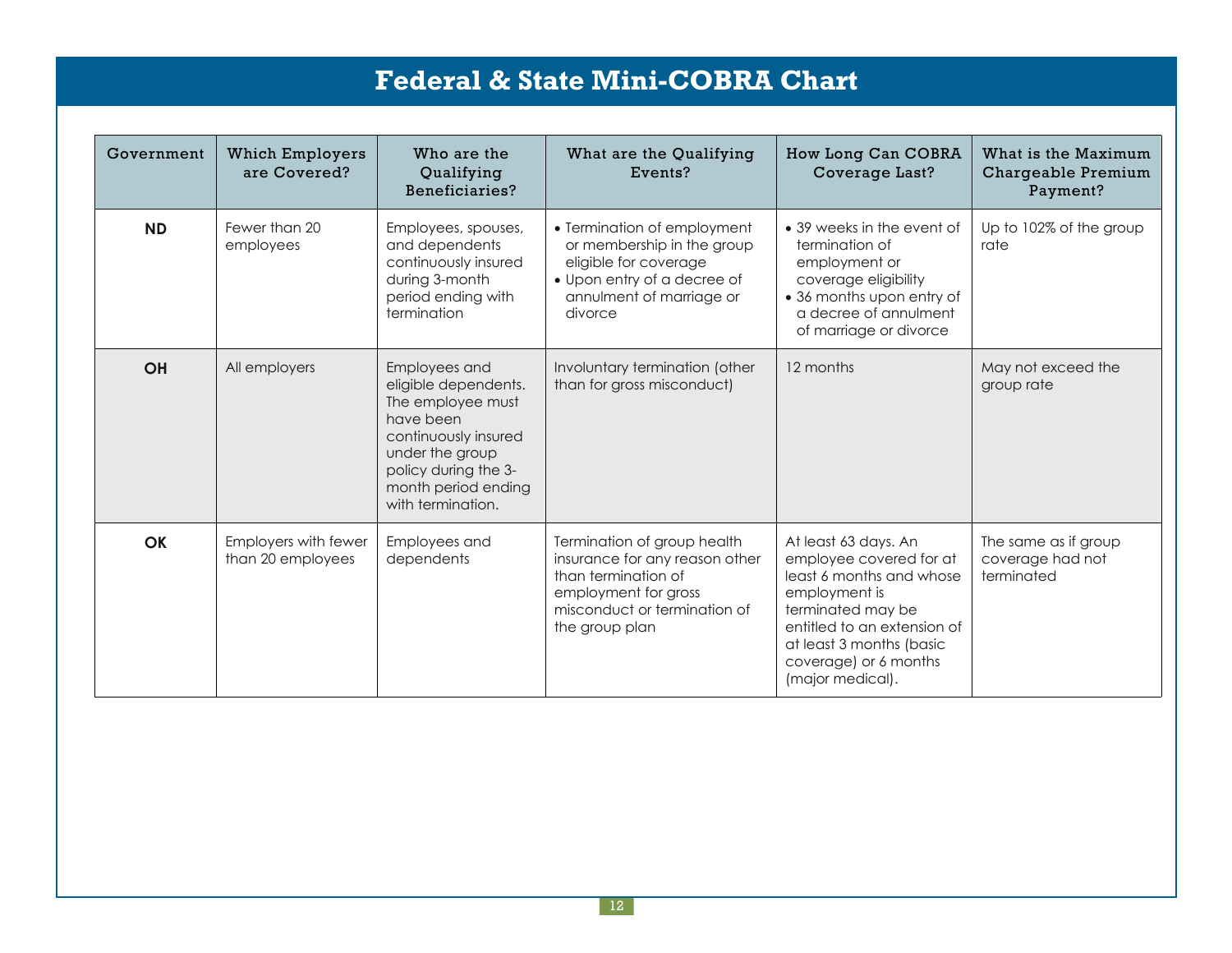| Government     | Which<br>Employers<br>are Covered?                                                                         | Who are the Qualifying<br>Beneficiaries?                                                                                                                                                                                                          | What are the Qualifying<br>Events?                                                                                                                                                                                                                                                                                                             | How Long Can<br><b>COBRA Coverage</b><br>Last?                                                                        | What is the Maximum<br>Chargeable Premium<br>Payment?                                        |
|----------------|------------------------------------------------------------------------------------------------------------|---------------------------------------------------------------------------------------------------------------------------------------------------------------------------------------------------------------------------------------------------|------------------------------------------------------------------------------------------------------------------------------------------------------------------------------------------------------------------------------------------------------------------------------------------------------------------------------------------------|-----------------------------------------------------------------------------------------------------------------------|----------------------------------------------------------------------------------------------|
| <b>OR</b>      | Employers with<br>fewer than 20<br>employees                                                               | Covered employee must<br>have been insured<br>continuously during the 3-<br>month period ending on<br>the date of the qualifying<br>event. A spouse or<br>dependent child must<br>have been covered on the<br>day before the qualifying<br>event. | Voluntary or involuntary<br>$\bullet$<br>termination<br>Reduction in hours<br>$\bullet$<br>Covered employee<br>$\bullet$<br>becomes eligible for<br>Medicare<br>Loss of dependent child<br>$\bullet$<br>status<br>Covered employee's death<br>$\bullet$<br>Dissolution of marriage<br>between the covered<br>employee and his or her<br>spouse | 9 months                                                                                                              | In general, the premium<br>may not exceed the<br>group rate.                                 |
| PA             | Employers with<br>2-19 employees                                                                           | Covered employee or<br>eligible spouse and<br>dependent must have<br>been continuously insured<br>for 3 consecutive months<br>ending with the<br>termination of coverage                                                                          | • Employee's death<br>• Termination<br>• Reduction in hours<br>• Divorce or legal separation<br>• Covered employee becoming<br>entitled to Medicare<br>• Loss of dependent child status<br>• Employer bankruptcy                                                                                                                               | 9 months                                                                                                              | May not exceed 105% of<br>the group rate                                                     |
| R <sub>l</sub> | All employers,<br>except those in<br>the construction<br>industry with<br>certain multi-<br>employer plans | Employees, spouses, and<br>dependents                                                                                                                                                                                                             | · Involuntary layoff<br>• Employee's death<br>• The employee's workplace<br>ceases to exist<br>• A permanent reduction in the<br>size of the workforce                                                                                                                                                                                         | Generally 18 months<br>Click here for special<br>rules concerning<br>continuation<br>coverage for a former<br>spouse. | May not exceed the<br>group rate                                                             |
| <b>SC</b>      | All employers                                                                                              | All eligible employees and<br>dependents who have<br>been continuously<br>covered under the group<br>policy for at least 6<br>months, and who are not<br>entitled to federal COBRA<br>for a longer period than is<br>provided under state law     | Termination of group insurance<br>for any reason other than<br>nonpayment of the required<br>contribution                                                                                                                                                                                                                                      | For the fractional<br>policy month<br>remaining at<br>termination plus 6<br>additional months                         | The entire group<br>premium, including any<br>portion usually paid by<br>the former employer |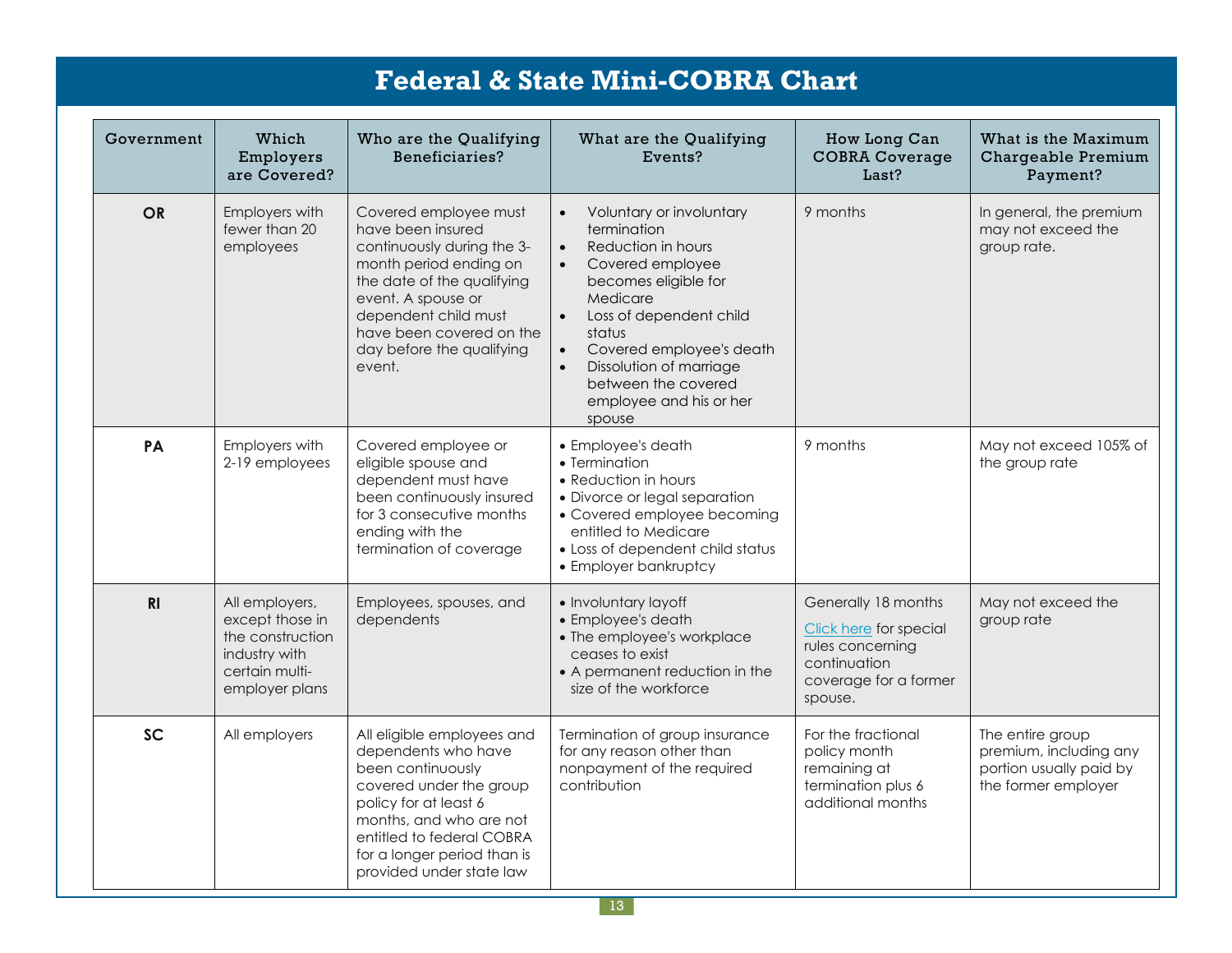| Government | Which<br>Employers<br>are Covered?           | Who are the<br>Qualifying<br>Beneficiaries?                                                                                                            | What are the Qualifying<br>Events?                                                                                                                                                                                                                                                                                     | How Long Can COBRA<br>Coverage Last?                                                                                                                                                                                                                                                                                                                                                                                                                                    | What is the Maximum<br>Chargeable Premium<br>Payment?                                                                                                                       |
|------------|----------------------------------------------|--------------------------------------------------------------------------------------------------------------------------------------------------------|------------------------------------------------------------------------------------------------------------------------------------------------------------------------------------------------------------------------------------------------------------------------------------------------------------------------|-------------------------------------------------------------------------------------------------------------------------------------------------------------------------------------------------------------------------------------------------------------------------------------------------------------------------------------------------------------------------------------------------------------------------------------------------------------------------|-----------------------------------------------------------------------------------------------------------------------------------------------------------------------------|
| <b>SD</b>  | Employers with<br>fewer than 20<br>employees | Employees and<br>eligible dependents                                                                                                                   | • Termination (other than for<br>gross misconduct)<br>• Employer termination of<br>group coverage<br>• Employee's death<br>• Loss of eligibility as qualified<br>family member<br>• A qualified beneficiary is<br>ineligible for Medicare<br>• Employee's eligibility for<br>Medicare<br>• Divorce or legal separation | • 18 months for termination of<br>employment or group<br>coverage<br>• 29 months if the individual is<br>determined to be disabled<br>during the first 60 days of<br>continuation coverage<br>• 36 months for certain other<br>qualifying events                                                                                                                                                                                                                        | May not exceed 102% of<br>the group rate (except<br>for any month after the<br>18th month, during<br>which the premium may<br>not exceed 150% of the<br>applicable premium) |
| <b>TN</b>  | All employers                                | Employees, spouses,<br>and dependents<br>that were<br>continuously insured<br>for at least 3 months<br>immediately prior to<br>coverage<br>termination | Termination of employee<br>coverage for any reason,<br>except for:<br>• Discontinuance of the policy<br>• The employee's failure to pay<br>any required contribution<br>• The employee's eligibility for<br>Medicare                                                                                                   | • In the event of termination,<br>the fractional policy month<br>remaining at termination, plus<br>up to 3 additional months<br>• In the event of divorce or<br>death of an insured spouse,<br>the fractional policy month<br>remaining at termination, plus<br>up to 15 additional months<br>• For individuals whose<br>coverage is terminated during<br>pregnancy, the fractional<br>month remaining at<br>termination, plus at least 6<br>months after the pregnancy | The full group premium,<br>including any portion<br>usually paid by the<br>employer                                                                                         |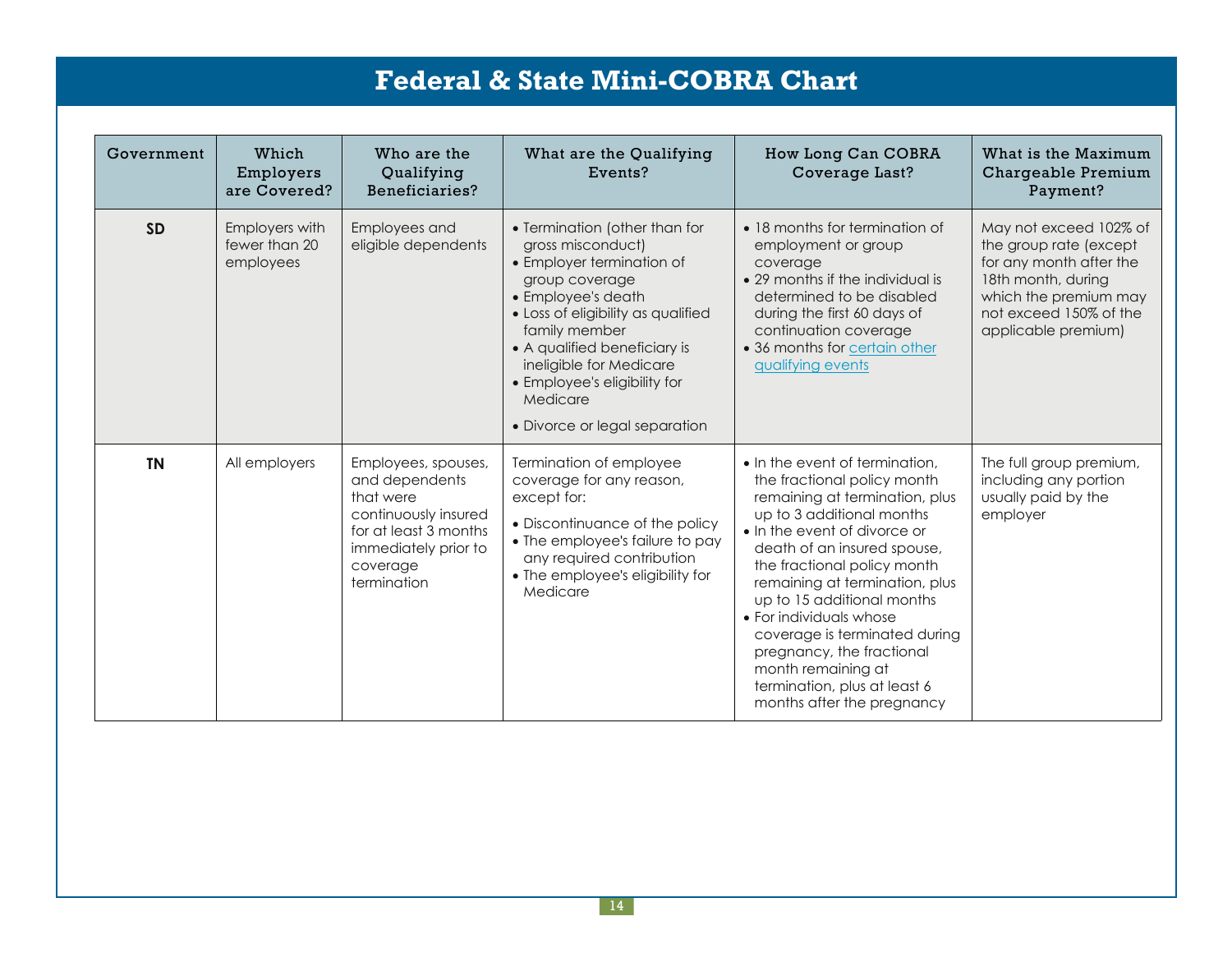| Government | Which<br>Employers<br>are Covered?           | Who are the<br>Qualifying<br>Beneficiaries?                                                                                                                         | What are the Qualifying<br>Events?                                                                                                                                                                                                                                                                             | How Long Can<br><b>COBRA Coverage</b><br>Last?                                                                                                                                  | What is the Maximum<br>Chargeable Premium<br>Payment?                                                                                                                                                                    |
|------------|----------------------------------------------|---------------------------------------------------------------------------------------------------------------------------------------------------------------------|----------------------------------------------------------------------------------------------------------------------------------------------------------------------------------------------------------------------------------------------------------------------------------------------------------------|---------------------------------------------------------------------------------------------------------------------------------------------------------------------------------|--------------------------------------------------------------------------------------------------------------------------------------------------------------------------------------------------------------------------|
| <b>TX</b>  | All employers                                | Employees, spouses, and<br>dependents who have<br>been continuously<br>insured for at least 3<br>consecutive months<br>immediately prior to<br>coverage termination | • Termination of coverage for any<br>reason (including<br>discontinuance of the group<br>policy) other than involuntary<br>termination for cause (excluding<br>any health-related cause)<br>• For spouses and dependents,<br>retirement or death of the<br>employee or severance of the<br>family relationship | In general, 9 months if<br>federal COBRA does not<br>apply, or for an<br>additional 6 months after<br>federal COBRA<br>coverage ends. Click<br>here for timing<br>requirements. | Up to 102% of the<br>premium; the premium<br>for continuation of a<br>spouse or dependent<br>may not be more than<br>the premium charged<br>under the group policy<br>had the family<br>relationship not been<br>severed |
| <b>UT</b>  | Employers with<br>fewer than 20<br>employees | • Employees<br>continuously covered<br>for 3 months<br>immediately before<br>the qualifying event<br>• Spouses<br>• Dependent children                              | • Voluntary or involuntary<br>termination (except for gross<br>misconduct)<br>• Retirement<br>$\bullet$ Death<br>• Divorce or legal separation<br>• Loss of dependent status<br>• Sabbatical<br>• Disability<br>• Leave of absence<br>• Reduction of hours                                                     | Generally 12 months<br>(certain extensions may<br>be permitted if the<br>employee becomes<br>eligible for Medicare)                                                             | Up to 102% of the group<br>rate, including an<br>employer's contribution<br>(if any)                                                                                                                                     |
| <b>VT</b>  | Employers with<br>fewer than 20<br>employees | Covered employees and<br>family members                                                                                                                             | • Loss of employment (other than<br>for misconduct), including a<br>reduction in hours<br>· Divorce, civil union dissolution, or<br>legal separation<br>• A child no longer qualifying as a<br>dependent child<br>• Death of the covered employee                                                              | 18 months                                                                                                                                                                       | Up to 102% of the group<br>rate                                                                                                                                                                                          |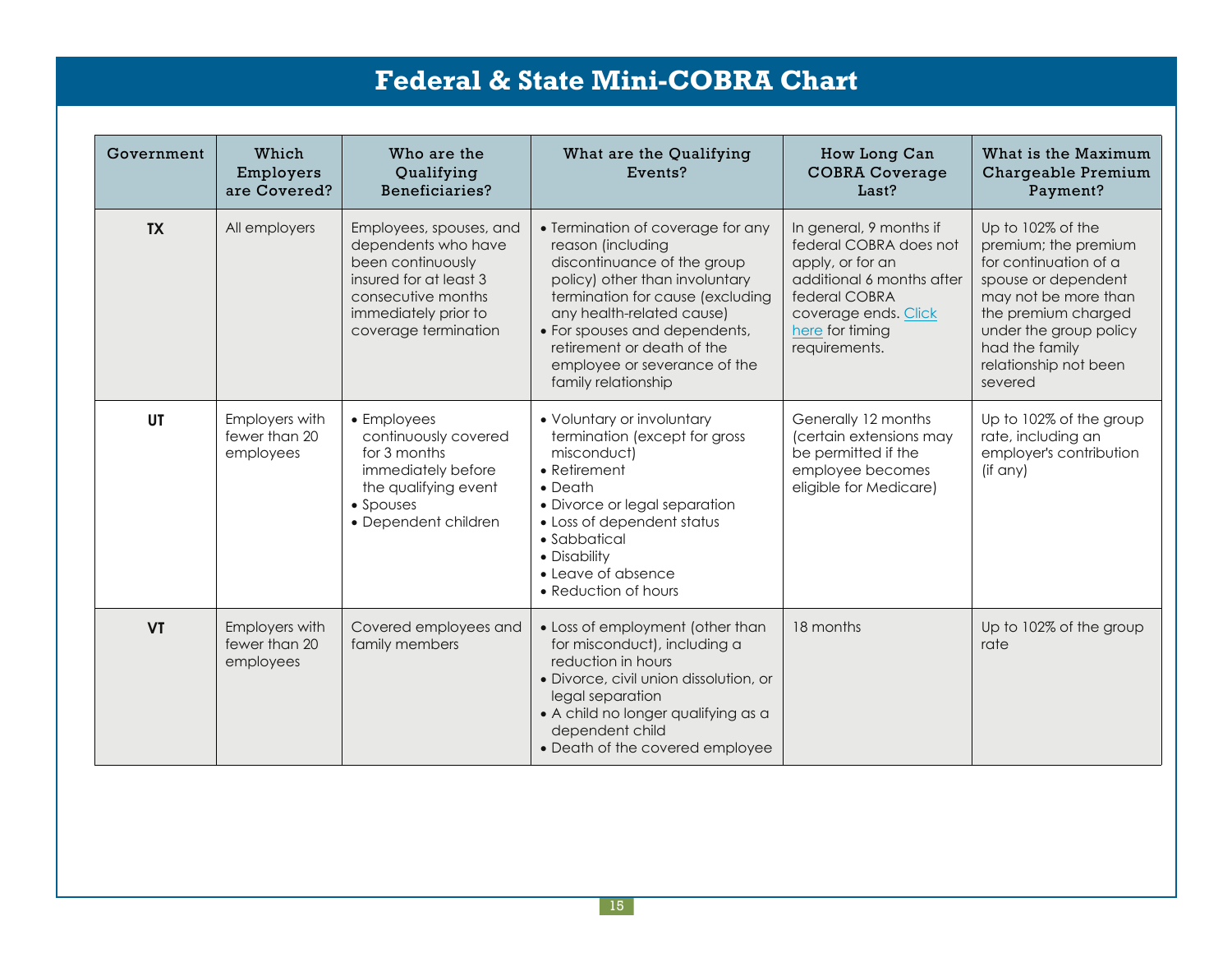| Government | Which<br>Employers<br>are Covered?                      | Who are the<br>Qualifying<br>Beneficiaries?                                                                                                                                | What are the Qualifying<br>Events?                                                                                                                                     | How Long Can<br><b>COBRA Coverage</b><br>Last?                                                                | What is the Maximum<br>Chargeable Premium<br>Payment?                                            |
|------------|---------------------------------------------------------|----------------------------------------------------------------------------------------------------------------------------------------------------------------------------|------------------------------------------------------------------------------------------------------------------------------------------------------------------------|---------------------------------------------------------------------------------------------------------------|--------------------------------------------------------------------------------------------------|
| <b>VA</b>  | Employers with<br>fewer than 20<br>employees            | Employees or family<br>members who have been<br>continuously insured<br>during the entire 3-month<br>period immediately<br>before termination of<br>coverage eligibility   | • Termination of the person's<br>eligibility for coverage prior to<br>that person becoming eligible<br>for Medicare or Medicaid<br>benefits                            | 12 months                                                                                                     | Up to 102% of the current<br>rate                                                                |
| <b>WA</b>  | All employers                                           | A person who becomes<br>ineligible for coverage<br>under the group policy                                                                                                  | • Strike, lockout, or other labor<br>dispute<br>• Ineligibility for coverage under<br>the group policy                                                                 | Generally 6 months<br>(strike/lockout), or a<br>period of time agreed<br>upon by the employer<br>and employee | To be agreed upon by<br>the employer and<br>employee                                             |
| <b>WV</b>  | Employers with<br>fewer than 20<br>employees            | Covered employee and<br>his or her spouse or<br>dependents                                                                                                                 | Involuntary layoff or termination<br>(for reasons other than<br>misconduct) that would<br>disqualify the employee for<br>unemployment benefits                         | 18 months                                                                                                     | May not exceed 100% of<br>the applicable premium                                                 |
| <b>WI</b>  | Group policies<br>issued to<br>employers of<br>any size | Employee, spouse, and<br>dependents who have<br>been continuously<br>covered for at least three<br>months                                                                  | • Divorce or annulment<br>• Voluntarily or involuntarily losing<br>coverage eligibility (other than<br>discharge for misconduct)<br>• Death of the covered<br>employee | 18 months                                                                                                     | Generally may not<br>exceed the group rate,<br>including the employer's<br>contribution (if any) |
| <b>WY</b>  | Employers not<br>subject to<br>federal COBRA            | Employees and covered<br>dependents who have<br>been continuously insured<br>during the entire 3-month<br>period ending with the<br>termination of coverage<br>eligibility | Termination of employment or<br>eligibility for coverage                                                                                                               | 12 months                                                                                                     | May not exceed 102% of<br>the group rate                                                         |